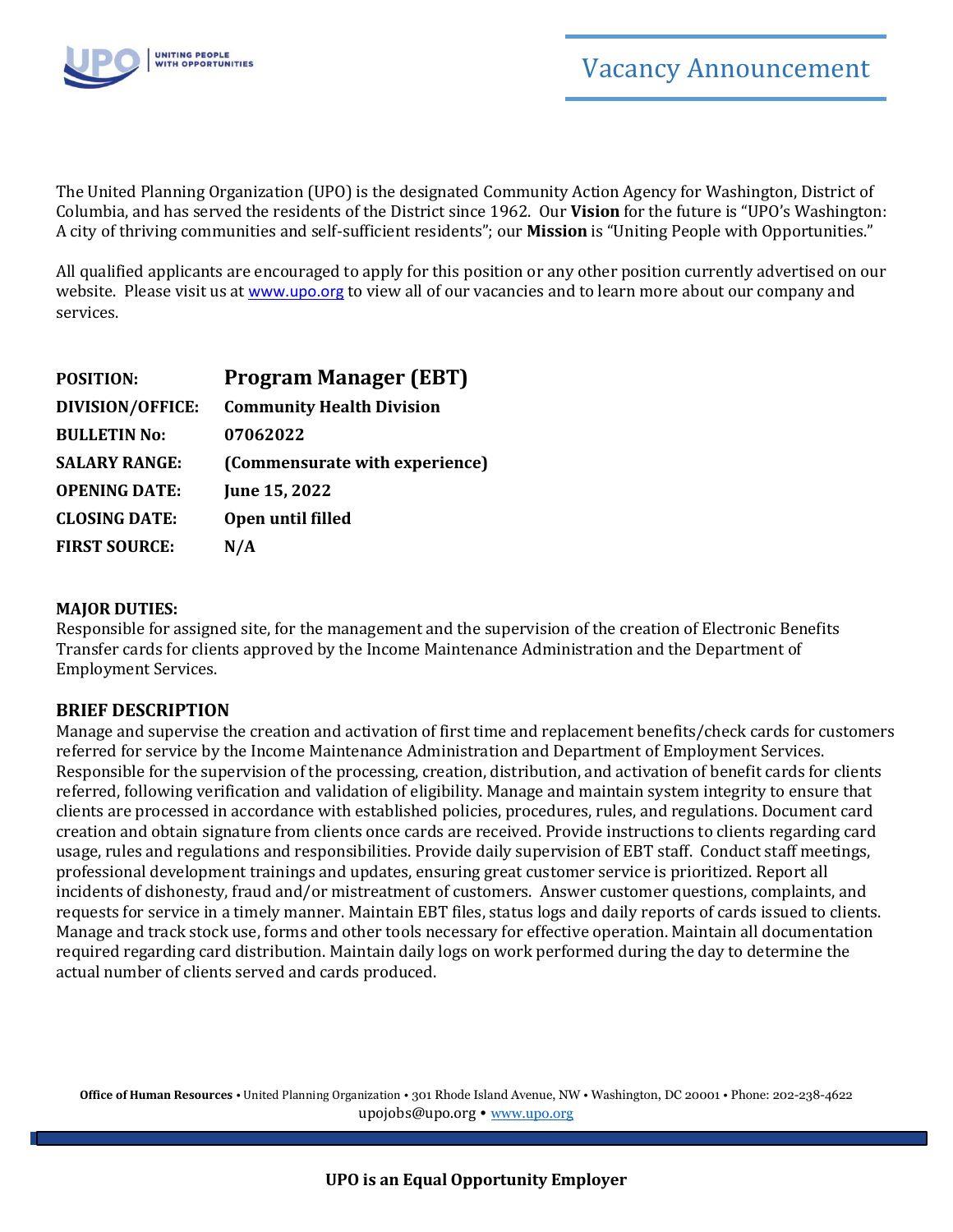## **Vacancy Announcement – EBT Program Manager Page Two**

### **MINIMUM QUALIFICATIONS**:

Associates degree in business or a related field plus experience in providing customer service in a high volume environment. Computer literacy required, including MS Office and data management systems. Experience supervising staff in a customer service environment. Possess strong organizational and customer service skills. Experience working with UPO's target population, including low-income families. Ability to work some evenings and weekends.

Must be able to work sensitively and effectively with individuals of diverse educational, socio-economic and cultural backgrounds.

#### **DESIRED QUALIFICATIONS**:

Bachelor's degree in business, communications, or related field. At least 3 years of work experience serving a lowincome population within a nonprofit organization. Ability to maintain confidentiality and work with individuals from diverse backgrounds. Ability to supervise staff effectively.

#### **OTHER REQUIREMENTS**:

In the event that an offer is extended, the selected candidate will be required to successfully complete a criminal background check and/or FBI fingerprinting, as well as pre-employment drug screening, as applicable for the position.

## **Special notice to all applicants**:

In accordance with the Mayor's Order (see reference below), every UPO employee, except for those with a medical or religious exemption, must be vaccinated by September 19, 2021. UPO abides by the requirements of all Mayor's Orders regarding COVID-19 Vaccinations; the Orders relate to the program under which you will work. **Mayor's Order 2021-099 - COVID-19 Vaccination Certification Requirement for District Government Employees, Contractors, Interns, and Grantees**

**This position IS NOT in the collective bargaining unit of the CWA Union.** 

*This is a Safety Sensitive position.*

# **ALL VISITORS TO UPO FACILITIES:**

**Must Wear a Mask While on UPO Premises; Must Practice Social Distancing; and, Will Be Subject to Temperature Scanning Upon Entering UPO Facilities**

**Office of Human Resources** • United Planning Organization • 301 Rhode Island Avenue, NW • Washington, DC 20001 • Phone: 202-238-4622 [upojobs@upo.org](mailto:upojobs@upo.org) • [www.upo.org](http://www.upo.org/)